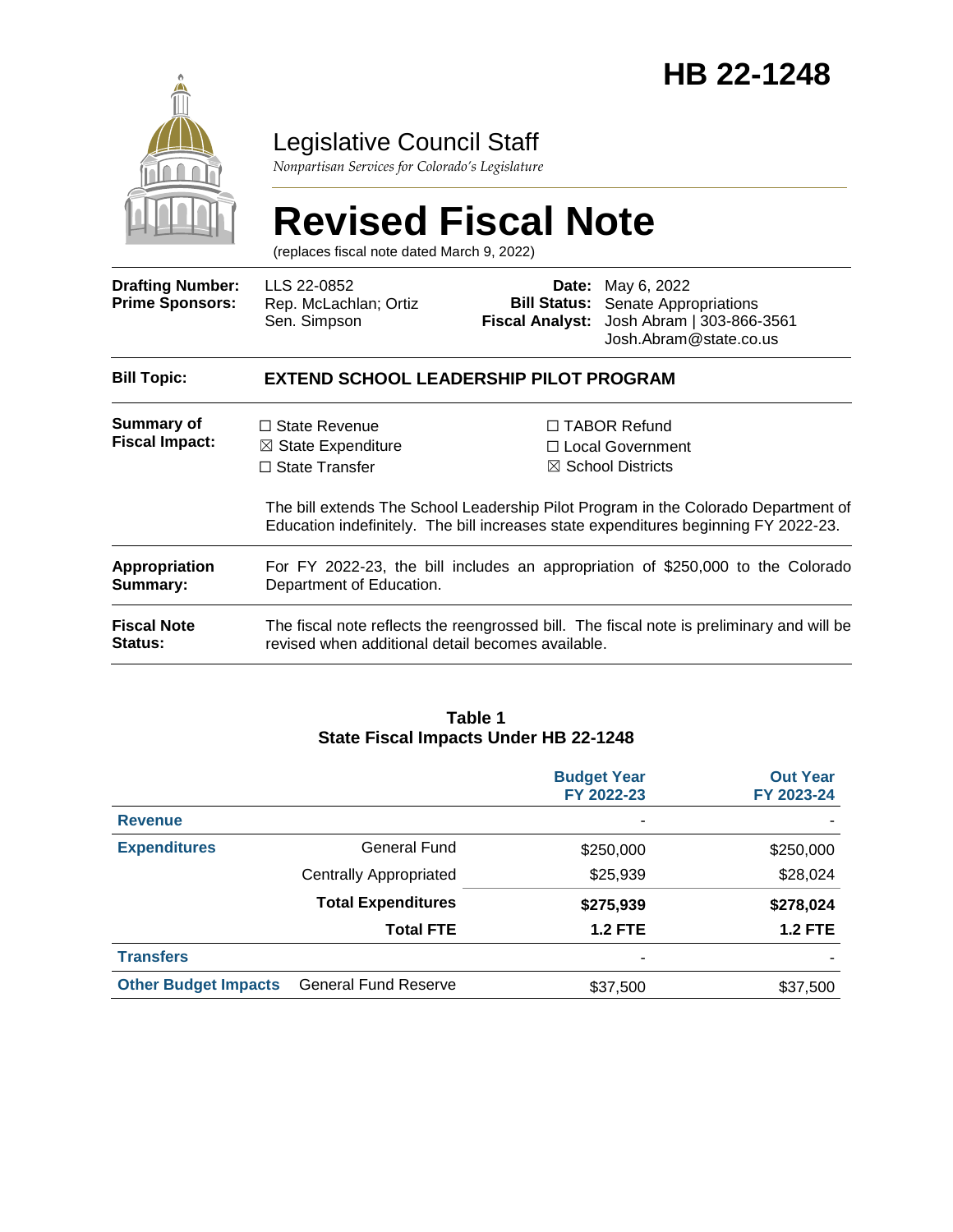Page 2

#### **Summary of Legislation**

Under current law, the School Leadership Pilot Program in the Colorado Department of Education (CDE) is set to repeal on July 1, 2022. This bill continues the program indefinitely. The bill removes the requirement in current law that employers receive grants for their cost of a school principal's participation in the program. The bill requires that the General Assembly annually appropriate up to \$250,000 to the CDE for the program.

#### **Background**

The School Leadership Program provides embedded, experiential-based professional development to school principals to improve leadership skills that support professional collaboration among educators in the school building. The program identifies high-quality school principals as mentors and provides the opportunity for other principals to learn, observe and interact with those mentors to improve leadership skills. The intent of the program is to increase teacher collective efficacy and improve school culture and climate to improve student academic outcomes. The pilot program was implemented for 2 cohorts serving principals in over 50 school districts.

### **State Expenditures**

The bill increases state expenditures in the CDE by up to \$250,000 and 1.2 FTE annually beginning in FY 2022-23. Department expenditures include staff for administration, evaluation, and accounting, as well as costs to contract with mentor principals and other providers of professional development, and for travel and conference expenses to convene cohort principals for leadership institutes.

**Centrally appropriated costs.** Pursuant to a Joint Budget Committee policy, certain costs associated with this bill are addressed through the annual budget process and centrally appropriated in the Long Bill or supplemental appropriations bills, rather than in this bill. These costs, which include employee insurance and supplemental employee retirement payments, are shown in Table 1.

#### **Other Budget Impacts**

**General Fund reserve.** Under current law, an amount equal to 15 percent of General Fund appropriations must be set aside in the General Fund statutory reserve beginning in FY 2022-23. Based on this fiscal note, the bill is expected to increase the amount of General Fund held in reserve by the amounts shown in Table 1, which will decrease the amount of General Fund available for other purposes.

#### **School District**

Participating school districts receive professional development for public school principals. This will increase workload for principals to attend professional development sessions, and to share best practices with peers, and will increase district administrative expenses.